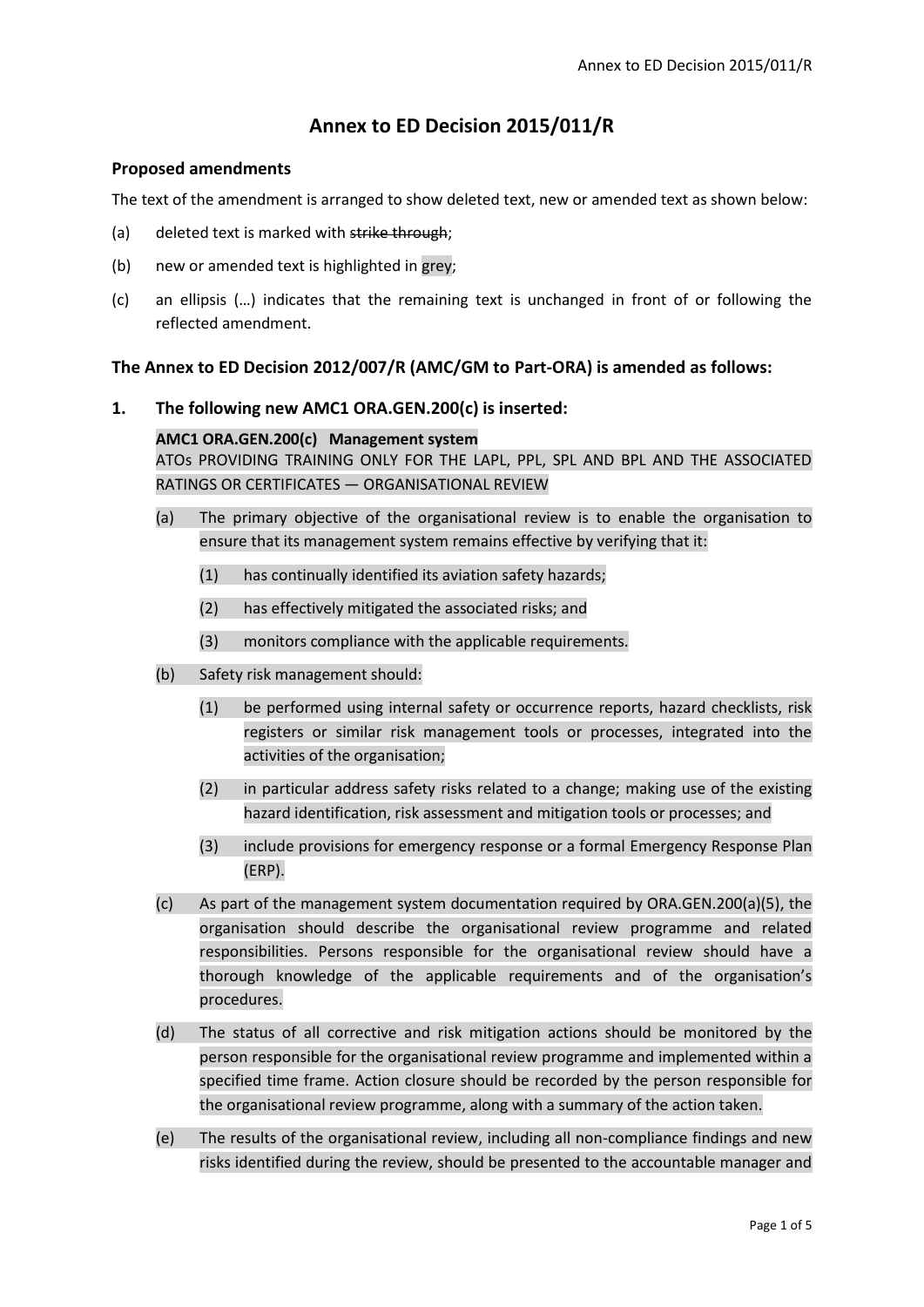the person or group of persons nominated in accordance with ORA.GEN.210(b) prior to notification to the competent authority. All level 1 findings in the sense of ARA.GEN.350 should be immediately notified to the competent authority and all necessary actions immediately taken.

(f) Based on the results of the organisational review, the accountable manager should determine the need for and initiate, as appropriate, further actions to address deficiencies in or further improve the organisation's management system.

# **2. The following new GM1 ORA.GEN.200(c) is inserted:**

#### **GM1 ORA.GEN.200(c) Management system**

ATOs PROVIDING TRAINING ONLY FOR THE LAPL, PPL, SPL OR BPL AND THE ASSOCIATED RATINGS OR CERTIFICATES — ORGANISATIONAL REVIEW PROGRAMME

- (a) The organisational review programme may consist of:
	- (1) checklist(s) covering all items necessary to be addressed in order to ensure that the organisation identified its aviation safety hazards, effectively mitigates the associated risks and ensures effective compliance with the applicable requirements. These should address all procedures described in the management system documentation and training manual; and
	- (2) a schedule for the accomplishment of the different checklist items, with each item being checked at least once within any 12-month period. The organisation may choose to conduct one full review annually or to conduct several partial reviews.
- (b) Performance of organisational reviews:

Each review item may be addressed using an appropriate combination of:

- (1) review of training records, training documentation;
- (2) review of internal safety reports (e.g. notified difficulties in using current procedures and training material, etc.);
- (3) review of the risk register and hazard checklists, as applicable;
- (4) sample check of training courses;
- (5) witnessing of examinations, as appropriate;
- (6) interview of the personnel involved; and
- (7) review of the feedback provided by students and customers.
- (c) It is recommended that internal safety reports and occurrence reports be reviewed on a continual basis with the aim of identifying possible corrective and risk mitigation actions.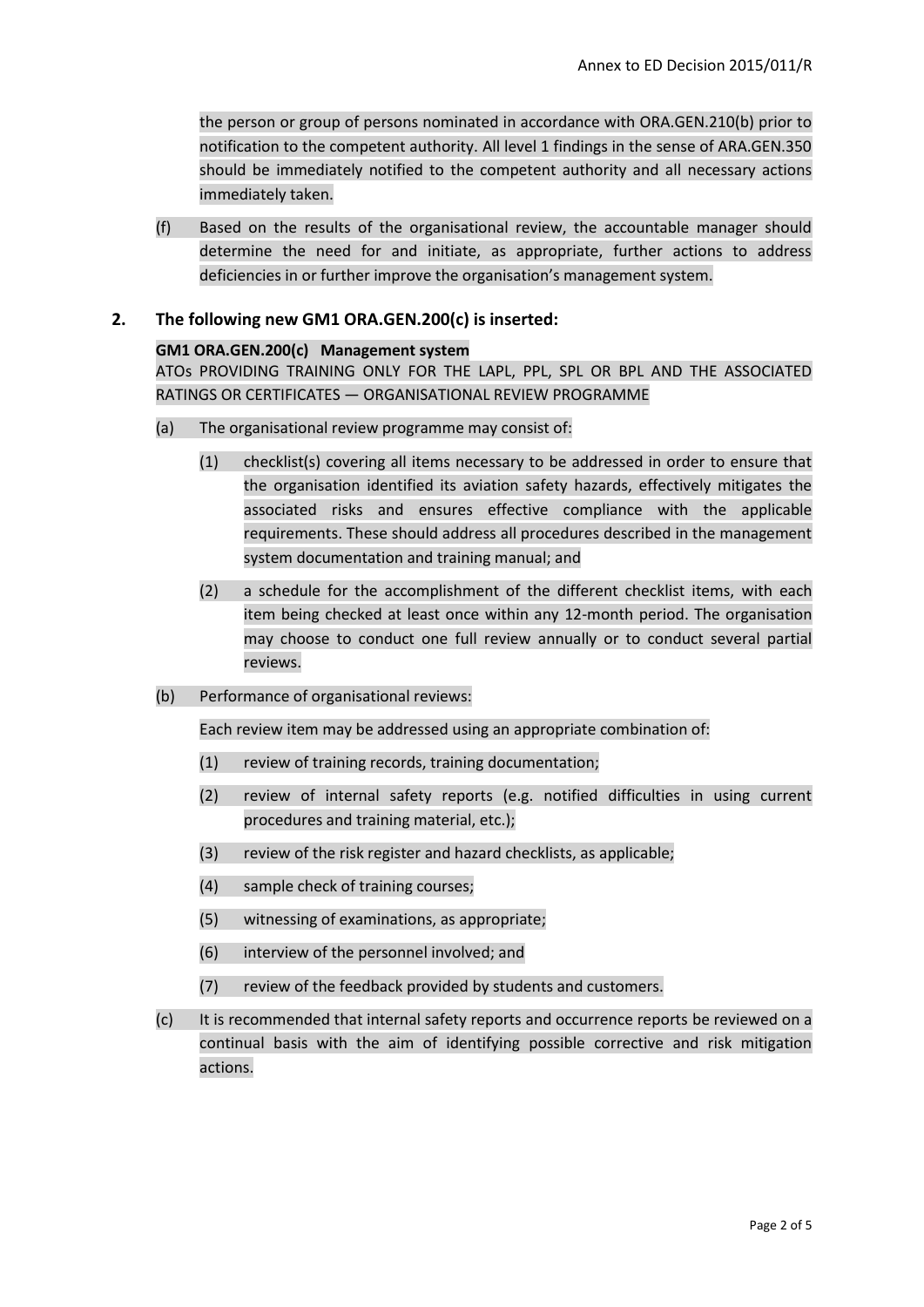# **3. The following new GM2 ORA.GEN.200(c) is inserted:**

# **GM2 ORA.GEN.200(c) Management system**

ATOs PROVIDING TRAINING ONLY FOR THE LAPL, PPL, SPL OR BPL AND THE ASSOCIATED RATINGS OR CERTIFICATES — ORGANISATIONAL REVIEW ITEMS

The following provides a list of typical items for an organisational review checklist, to be adapted as necessary to cover all relevant procedures described in the management system documentation and training manual:

(a) Terms of approval

Check that:

- (1) no training has been performed outside the terms of approval;
- (2) changes not requiring prior approval have been properly managed.
- (b) Training syllabi and course material

Check that:

- (1) training syllabi and course materials are in compliance with the applicable requirements, as last amended:
- (2) training practices are in compliance with the documentation; and
- (3) instructor training practices are standardised.
- (c) Training equipment and tools

Check that all equipment and tools other than aircraft and FSTDs are present and meet the criteria defined in the training manual.

(d) Facilities

Check that the facilities meet the criteria defined in the training manual.

(e) Training aircraft and FSTDs

Check that the training aircraft and FSTDs meet the criteria defined in the training manual.

(f) Personnel

Check that:

- (1) the current accountable manager and other nominated persons are correctly identified;
- (2) the organisation chart accurately indicates lines of responsibility and accountability throughout the organisation;
- (3) the organisation remains in compliance with the applicable requirements, in case the number of personnel has decreased or if the activity has increased;
- (4) the qualification of all new personnel (or personnel with new functions) has been appropriately assessed;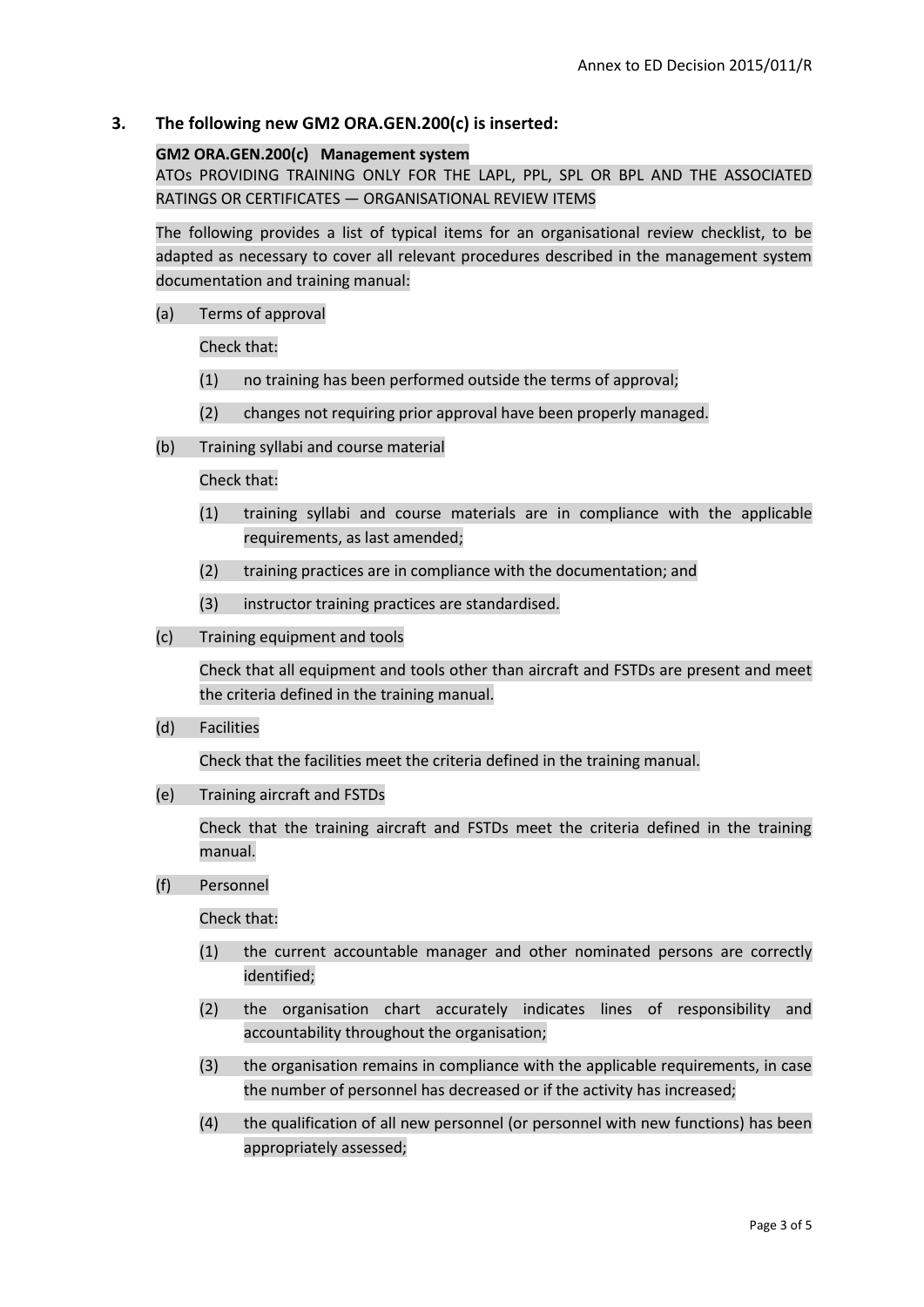- (5) staff involved in any safety management-related processes and tasks has been properly trained; and
- (6) staff has been trained, as necessary, to cover changes in regulations, in competent authority publications, in the organisation, its management system documentation and in associated procedures, etc.
- (g) Contracted activities (In case the organisation has contracted activities):
	- (1) Check that new providers have been assessed prior to the establishment of any contract;
	- (2) For existing providers approved for such activities: check the authorisation and approval status of the contracted organisation; and
	- (3) For existing providers not approved for such activities: check that the service provided conforms to the applicable requirements of this Part.
- (h) Training and communication on safety

Check that:

- (1) all personnel are aware of safety management policies, processes and tasks;
- (2) safety-related documentations and publications are available; and
- (3) safety-critical information derived from internal safety or occurrence reporting and hazard identification have been timely communicated to all staff concerned.
- (i) Management system documentation

#### Check that:

- (1) the documentation is adequate and updated;
- (2) staff are aware of the safety policy; and
- (3) staff can easily access such documentation when needed.
- (j) Record-keeping

Check that:

- (1) the records cover all the training activities and management system processes; and
- (2) minimum record-keeping periods (random checks) are complied with.
- (k) Emergency response provisions or ERP

Check that:

- (1) emergency response information is up to date and readily available; and
- (2) all staff are aware of emergency response information or the ERP, as applicable (random checks).